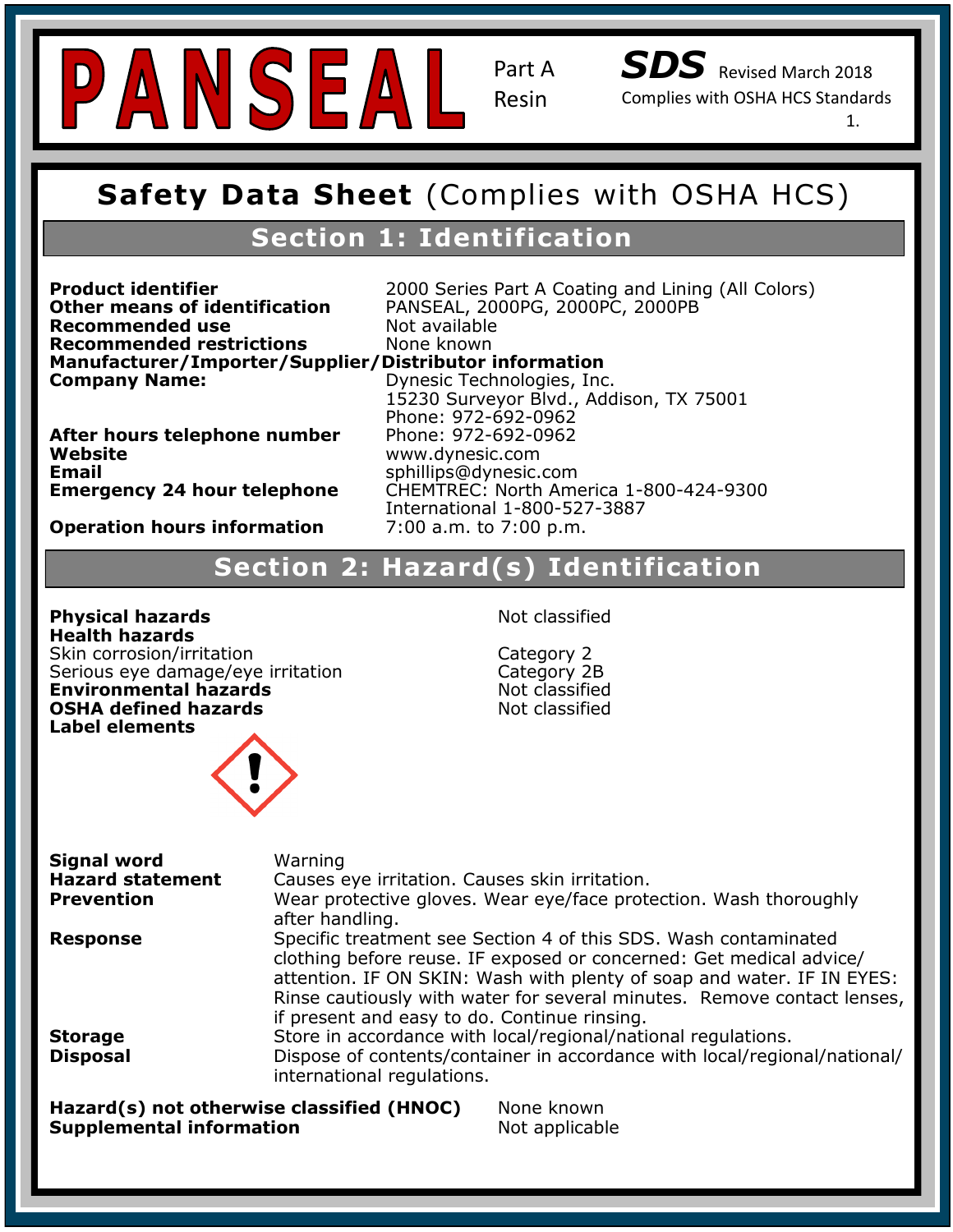# PANSEAL

Part A Resin



Complies with OSHA HCS Standards

2.

# **Section 3: Composition/Information on Ingredients**

| <b>Mixtures</b>                            |                   |           |
|--------------------------------------------|-------------------|-----------|
| <b>Chemical name</b>                       | <b>CAS</b> number | %         |
| BISPHENOL A-(EPICHLORHYDRIN) EPOXY RESIN   | 25068-38-6        | $35 - 65$ |
| 2.3 EPOXYPROPYL NEODECANOATE               | 26761-45-5        | $2 - 12$  |
| PHENOL-FORMALDEHYDE POLYMER GLYCIDYL ETHER | 28064-14-4        | $1 - 6$   |
| <b>CARBON BLACK</b>                        | 1333-86-4         | $0 - 1$   |
|                                            |                   |           |

\* *Other components below reportable levels* **50.5** 

#### **Exercise Continuing Contact:**  $S$ **Recommended Section 4: First Aid Measures**

**Skin contact** 

Inhalation

**Hazard Classification: Science Classification: Science Classification:** a continue to finise for actional attention if irritation persists after washing. Move to fresh air. Call a physician if symptoms develop or persist. Wash off with soap and water. Get medical attention if irritation develops and persists. Wash contaminated clothing before reuse. **Eye contact** Rinse with water. Continue to rinse for at least 15 minutes. Get medical

attention if irritation persists after washing.<br>**Ingestion** Rinse mouth. Do not induce vomiting. If vomiting occurs, the head should be kept low so that stomach vomit doesn't enter the lungs. Call a POISON CENTER or doctor/physician if you feel unwell.

#### **Pictogram: Most important symptoms/effects, acute and delayed**

Direct contact with eyes may cause temporary irritation.

#### **Indication of immediate medical attention and special treatment needed**  Treat symptomatically.

#### **General Information**

Ensure that medical personnel are aware of the material(s) involved, and take precautions to protect themselves.

#### ion 5: Fira-Fi*a* P261: Avoid breathing dust/fume/gas/mist/vapors/spray. **Section 5: Fire-Fighting Measures**

#### P280: Wear Protective gloves/protective clothing/eye and face protection. **Suitable extinguishing media**

Water fog. Foam. Dry chemical powder. Carbon dioxide (CO2).

#### **Unsuitable extinguishing media**

 $\mathbf S$  media of container in accordance with local/regional/regional/national/national/national/national/national/national/national/national/national/national/national/national/national/national/national/national/national Do not use water jet as an extinguisher, as this will spread the fire.

#### **Specific hazards arising from the chemical**

During fire, gases hazardous to health may be formed.

## **Baring inc, gases hazardoas to health hay be formed.**<br>Special protective equipment and precautions for firefighters

Self-contained breathing apparatus and full protective clothing must be worn in case of fire.

#### Instability: 0 **Fire-fighting equipment/instructions**

Move containers from fire area if you can do so without risk.

#### **Specific methods**

j

Use standard firefighting procedures and consider the hazards of other involved materials.

#### **Section 6: Accidental Release Measures** Instability: 0

#### Personal precautions, protective equipment and emergency procedures Keep unnecessary personnel away. For personal protection, see section 8 of the SDS. **Methods and materials for containment and cleaning up**

This material is classified as a water pollutant under the Clean Water Act and should be prevented from contaminating soil or from entering sewage and drainage systems which lead to waterways.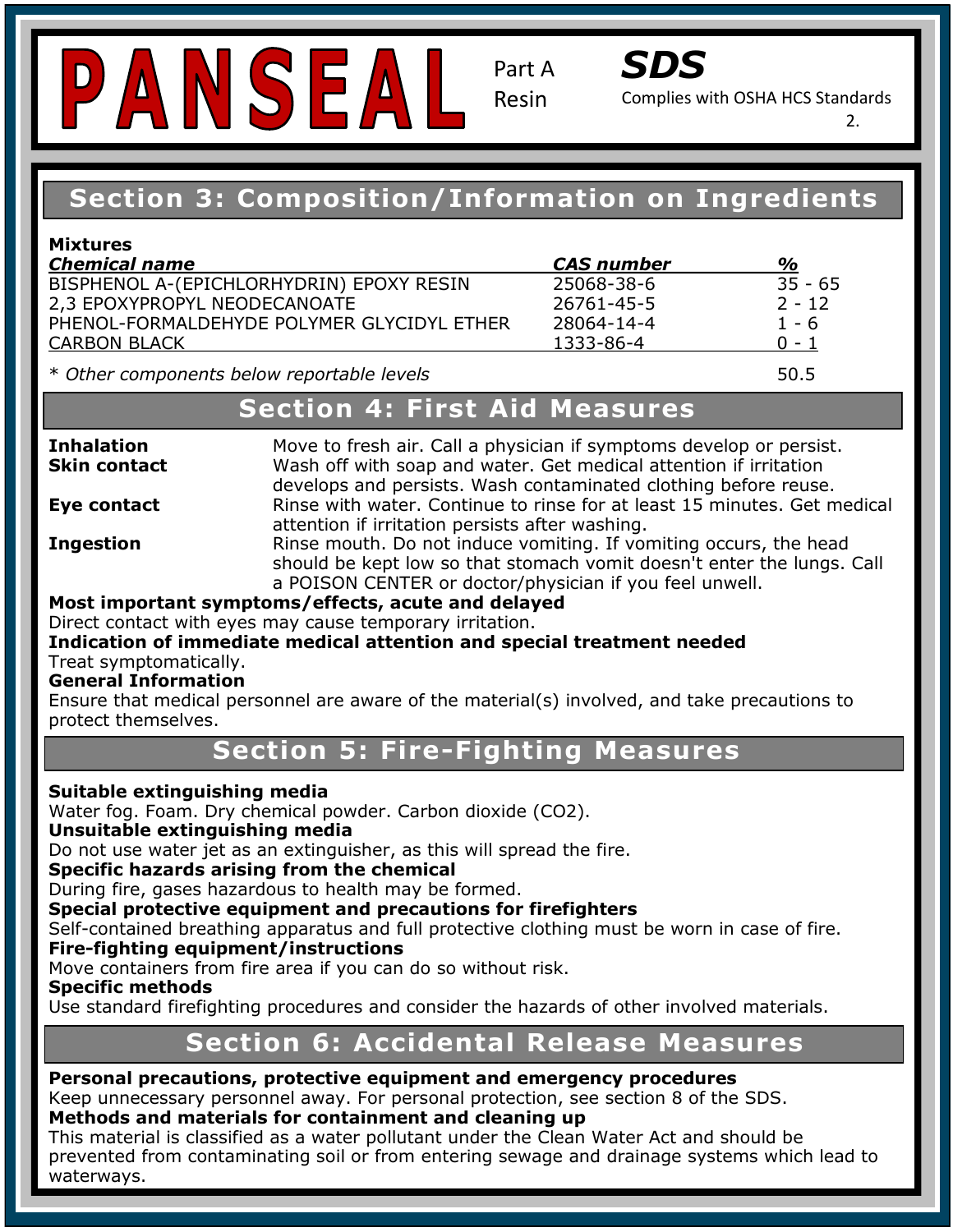



Complies with OSHA HCS Standards

3.

where this is possible. Cover with plastic sheet to prevent spreading. Absorb in<br>warmiquite dry sand as earth and place inte containers Fellowing product recovery flugh **Large Spills:** Stop the flow of material, if this is without risk. Dike the spilled material, vermiculite, dry sand or earth and place into containers. Following product recovery, flush area with water.

**Small Spills:** Wipe up with absorbent material (e.g. cloth, fleece). Clean surface thoroughly to remove residual contamination.

#### **Environmental precautions**

Never return spills to original containers for re-use. For waste disposal, see section 13 of the SDS. Avoid discharge into drains, water courses or onto the ground.

#### **Exercise 7: Contact: Section 7: Section 7: Handling And Storage**

#### **Precautions for safe handling**

Avoid prolonged exposure. Observe good industrial hygiene practices.

#### **Conditions for safe storage, including any incompatibilities**

Store in original tightly closed container. Store away from incompatible materials (see Section 10<br>of the SDS) **Signal Word:** Warning Word: Warning Word: Warning Word: West Word: West Word: West Word: West Word: West Word: W of the SDS).

# **Section 8: Exposure Controls/Personal Protection**

# **Pictogram: Occupational exposure limits**

**US. OSHA Table Z-1 Limits for Air Contaminants (29 CFR 1910.1000)** 

| <b>Type</b> | <i><b>Value</b></i>                         | Form                         |
|-------------|---------------------------------------------|------------------------------|
| <b>PEL</b>  | $3.5 \text{ mg/m}$                          |                              |
|             |                                             |                              |
| TWA         |                                             | 3.5 mg/m3 Inhalable fraction |
|             |                                             |                              |
| TWA         | $0.1 \,\mathrm{mg/m}$                       |                              |
|             | US. NIOSH: Pocket Guide to Chemical Hazards |                              |

#### **Biological limit values**

P280: Wear Protective gloves/protective clothing/eye and face protection. No biological exposure limits noted for the ingredient(s).

#### **Appropriate engineering controls**

Appropriate engineering controis<br>Provide adequate ventilation, including appropriate local extraction, to ensure that the defined and intl. regulations. occupational exposure limit is not exceeded.

### **Individual protection measures, such as personal protective equipment**

#### $Eye/face$  protection

Wear safety glasses; chemical goggles (if splashing is possible).

#### **Hand protection**

Instability: 0 Chemical resistant gloves are recommended. If contact with forearms is likely wear<br>asuntlet style gloves gauntlet style gloves.

#### **Other**

Wear suitable protective clothing.

#### **Respiratory protection**

If engineering controls do not maintain airborne concentrations below recommended exposure limits (where applicable) or to an acceptable level (in countries where exposure limits have not been established), an approved respirator must be worn.

#### **Thermal hazards**

Wear appropriate thermal protective clothing, when necessary.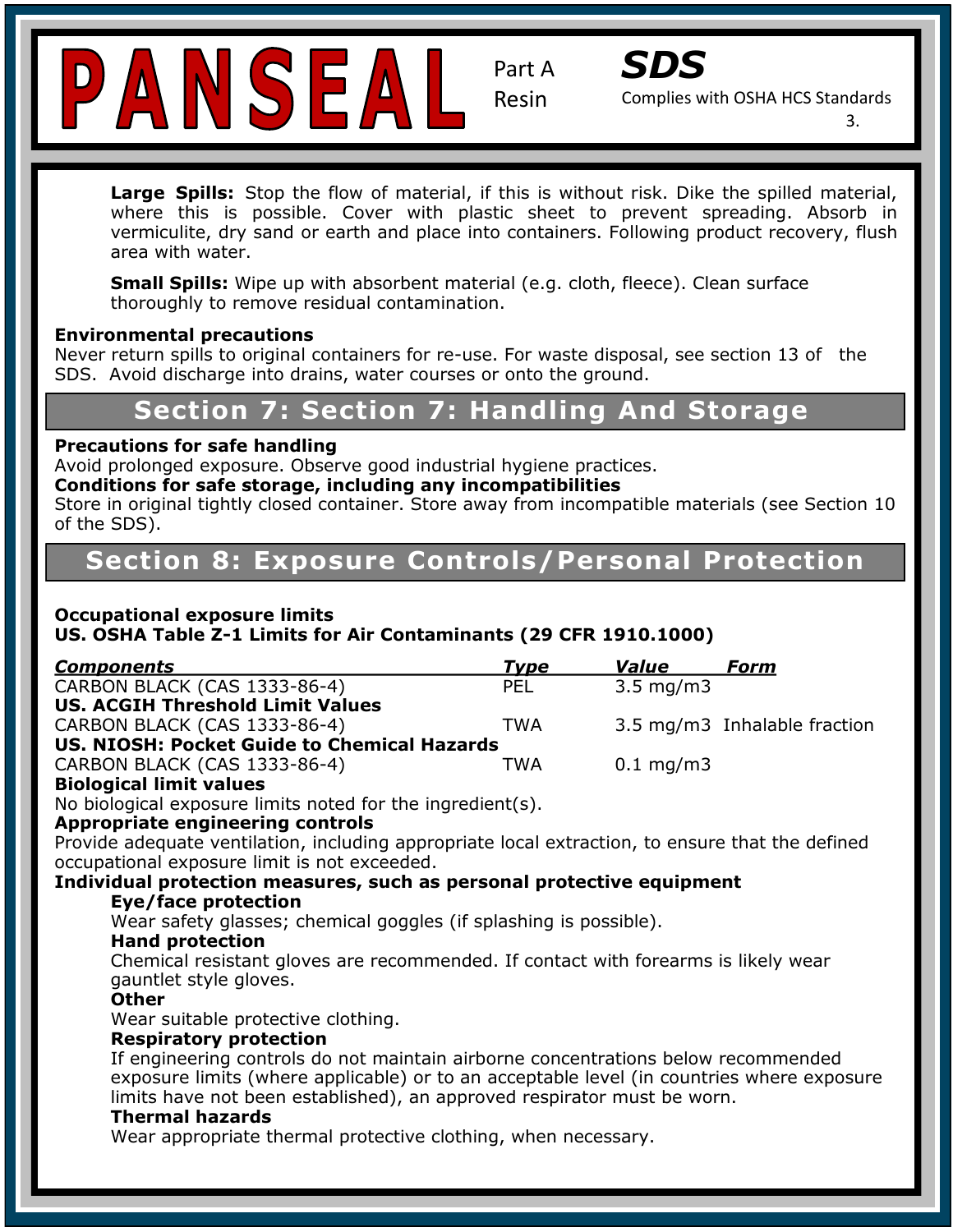



Complies with OSHA HCS Standards

4.

#### **General hygiene considerations**

Always observe good personal hygiene measures, such as washing after handling the material and before eating, drinking, and/or smoking. Routinely wash work clothing and protective equipment to remove contaminants.

# **Section 9: Physical and Chemical Properties**

| <b>Appearance</b>                            | Not available                 |
|----------------------------------------------|-------------------------------|
| <b>Physical state</b>                        | Liquid                        |
| Form                                         | Liquid                        |
| <b>Color</b>                                 | Golden to Light Amber         |
| Odor                                         | Not available                 |
| <b>Odor threshold</b>                        | Not available                 |
| рH                                           | Not available                 |
| <b>Melting point/freezing point</b>          | Not available                 |
| Initial boiling point/boiling range          | 212 °F (100 °C) estimated     |
| <b>Flash point</b>                           | 482.0 °F (250.0 °C) estimated |
| <b>Evaporation rate</b>                      | Not available                 |
| <b>Flammability (solid, gas)</b>             | Not available                 |
| Upper/lower flammability or explosive limits |                               |
| <b>Flammability limit - lower</b> $(\%)$     | Not available                 |
| Flammability limit upper $(\%)$              | Not available                 |
| Explosive limit - lower $(\%)$               | Not available                 |
| Explosive limit - upper $(\%)$               | Not available                 |
| <b>Vapor pressure</b>                        | 0.01 hPa estimated            |
| <b>Vapor density</b>                         | Not available                 |
| <b>Relative density</b>                      | Not available                 |
| Solubility(ies) Solubility (water)           | Partial                       |
| Partition coefficient (n-octanol/water)      | Not available                 |
| <b>Auto-ignition temperature</b>             | Not available                 |
| <b>Decomposition temperature</b>             | Not available                 |
| <b>Viscosity</b>                             | Not available                 |
| <b>Other information</b>                     |                               |
| <b>Flammability Class</b>                    | Combustible IIIB estimated    |

# **Section 10: Stability and Reactivity**

| <b>Reactivity</b>                                                      | The product is stable and non-reactive under normal conditions of use,<br>storage and transport. |
|------------------------------------------------------------------------|--------------------------------------------------------------------------------------------------|
| <b>Chemical stability</b><br><b>Possibility of hazardous reactions</b> | Material is stable under normal conditions.                                                      |
|                                                                        | Hazardous polymerization does not occur.                                                         |
| <b>Conditions to avoid</b>                                             |                                                                                                  |
|                                                                        | Avoid temperatures exceeding the flash point. Contact with<br>incompatible materials.            |
| Incompatible materials                                                 |                                                                                                  |
|                                                                        | Strong oxidizing agents.                                                                         |
| <b>Hazardous decomposition products</b>                                |                                                                                                  |
|                                                                        | No hazardous decomposition products are known.                                                   |
|                                                                        |                                                                                                  |
|                                                                        |                                                                                                  |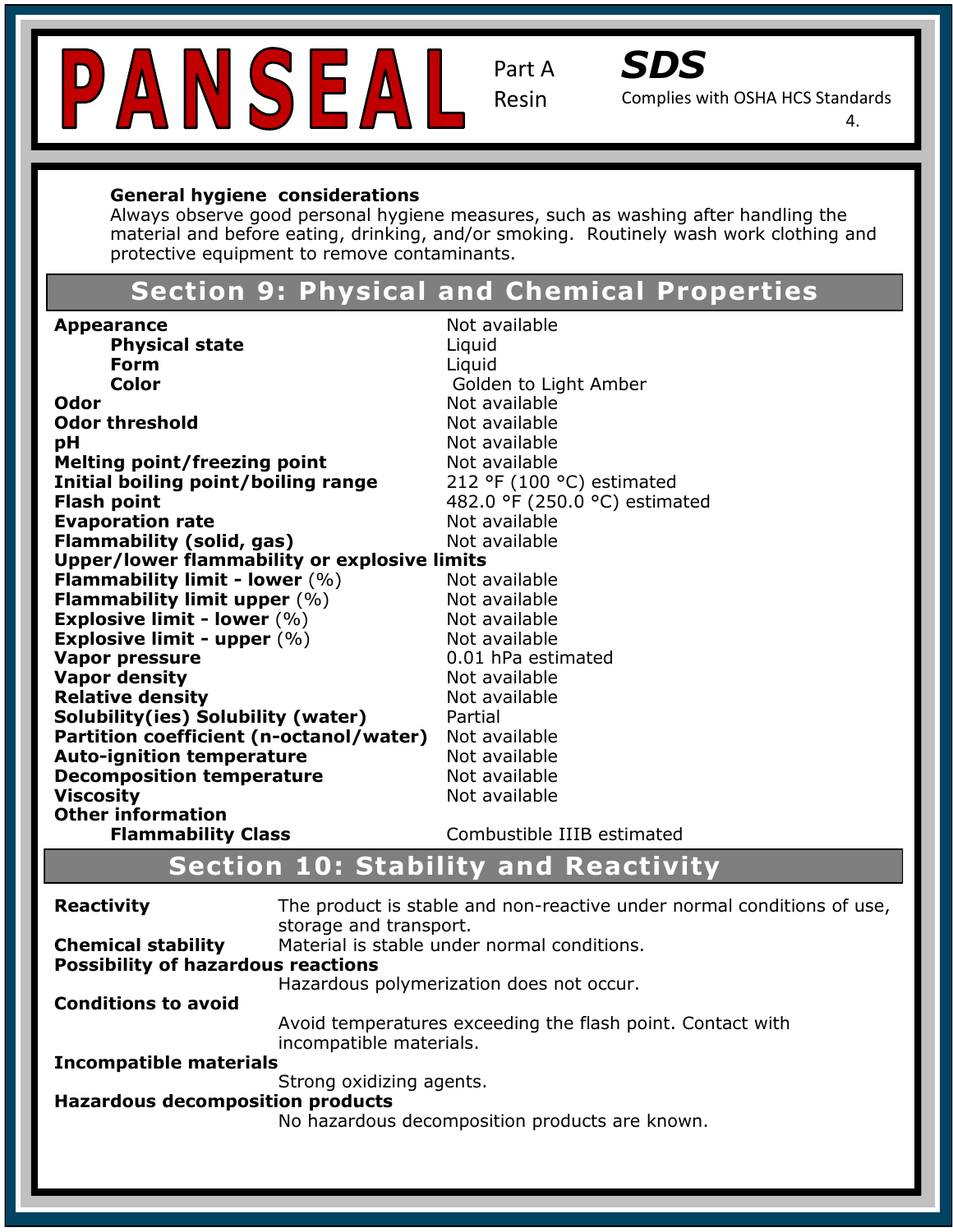



Complies with OSHA HCS Standards

5.

#### **Section 11. TOXICOLOGICAL IMPORTATION Section 11: Toxicological Information**

| <b>Ingestion</b><br><b>Inhalation</b><br><b>Skin contact</b><br>Eye contact<br><b>Information on toxicological effects</b><br><b>Acute toxicity</b><br><b>Skin corrosion/irritation</b> | Expected to be a low ingestion hazard.<br>Prolonged inhalation may be harmful.<br>Causes skin irritation.<br>Causes eye irritation.<br>Symptoms related to the physical, chemical and toxicological characteristics<br>Direct contact with eyes may cause temporary irritation.<br>Not available<br>Prolonged skin contact may cause temporary irritation. |
|-----------------------------------------------------------------------------------------------------------------------------------------------------------------------------------------|------------------------------------------------------------------------------------------------------------------------------------------------------------------------------------------------------------------------------------------------------------------------------------------------------------------------------------------------------------|
| Serious eye damage/eye irritation                                                                                                                                                       |                                                                                                                                                                                                                                                                                                                                                            |
|                                                                                                                                                                                         | Direct contact with eyes may cause temporary irritation.                                                                                                                                                                                                                                                                                                   |
| <b>Respiratory or skin sensitization</b>                                                                                                                                                |                                                                                                                                                                                                                                                                                                                                                            |
| <b>Respiratory sensitization</b><br><b>Skin sensitization</b>                                                                                                                           | Not available<br>This product is not expected to cause skin sensitization.                                                                                                                                                                                                                                                                                 |
| <b>Germ cell mutagenicity</b>                                                                                                                                                           | No data available to indicate product or any components present                                                                                                                                                                                                                                                                                            |
|                                                                                                                                                                                         | at greater than 0.1% are mutagenic or genotoxic.                                                                                                                                                                                                                                                                                                           |
| <b>Carcinogenicity</b>                                                                                                                                                                  | This product is not considered to be a carcinogen by IARC,<br>ACGIH, NTP, or OSHA. This product contains crystalline silica.<br>Silica is a known carcinogen; however in this encapsulated form<br>the normal routes of exposure are unavailable.                                                                                                          |
| <b>IARC Monographs. Overall Evaluation of Carcinogenicity</b>                                                                                                                           |                                                                                                                                                                                                                                                                                                                                                            |
| CARBON BLACK (CAS 1333-86-4)                                                                                                                                                            | 2B Possibly carcinogenic to humans.                                                                                                                                                                                                                                                                                                                        |
|                                                                                                                                                                                         | US. OSHA Specifically Regulated Substances (29 CFR 1910.1001-1050)<br>Not listed                                                                                                                                                                                                                                                                           |
| <b>Reproductive toxicity</b>                                                                                                                                                            | This product is not expected to cause reproductive or<br>developmental effects.                                                                                                                                                                                                                                                                            |
| Specific target organ toxicity - single exposure                                                                                                                                        | Not classified                                                                                                                                                                                                                                                                                                                                             |
| Specific target organ toxicity - repeated exposure                                                                                                                                      |                                                                                                                                                                                                                                                                                                                                                            |
|                                                                                                                                                                                         | Not classified                                                                                                                                                                                                                                                                                                                                             |
| <b>Aspiration hazard</b>                                                                                                                                                                | Not available                                                                                                                                                                                                                                                                                                                                              |
| <b>Chronic effects</b>                                                                                                                                                                  | Prolonged inhalation may be harmful.                                                                                                                                                                                                                                                                                                                       |

# **Section 12: Ecological Information**

Instability: 0

 $\overline{a}$ 

Specific Hazard: N/A **HOUUCL SPECIES**<br>2000 Ceries Part A Centing and Lining (All Celev 2000 Series Part A Coating and Lining (All Colors) (CAS Mixture) **Ecotoxicity** The product contains a substance which is toxic to aquatic organisms. *Product Species Test Results* 

| Crustacea EC50 | Daphnia | 6.6372 mg/l, 48 hours estimated |
|----------------|---------|---------------------------------|
| Fish LC50      | Fish    | 3.6873 mg/l, 96 hours estimated |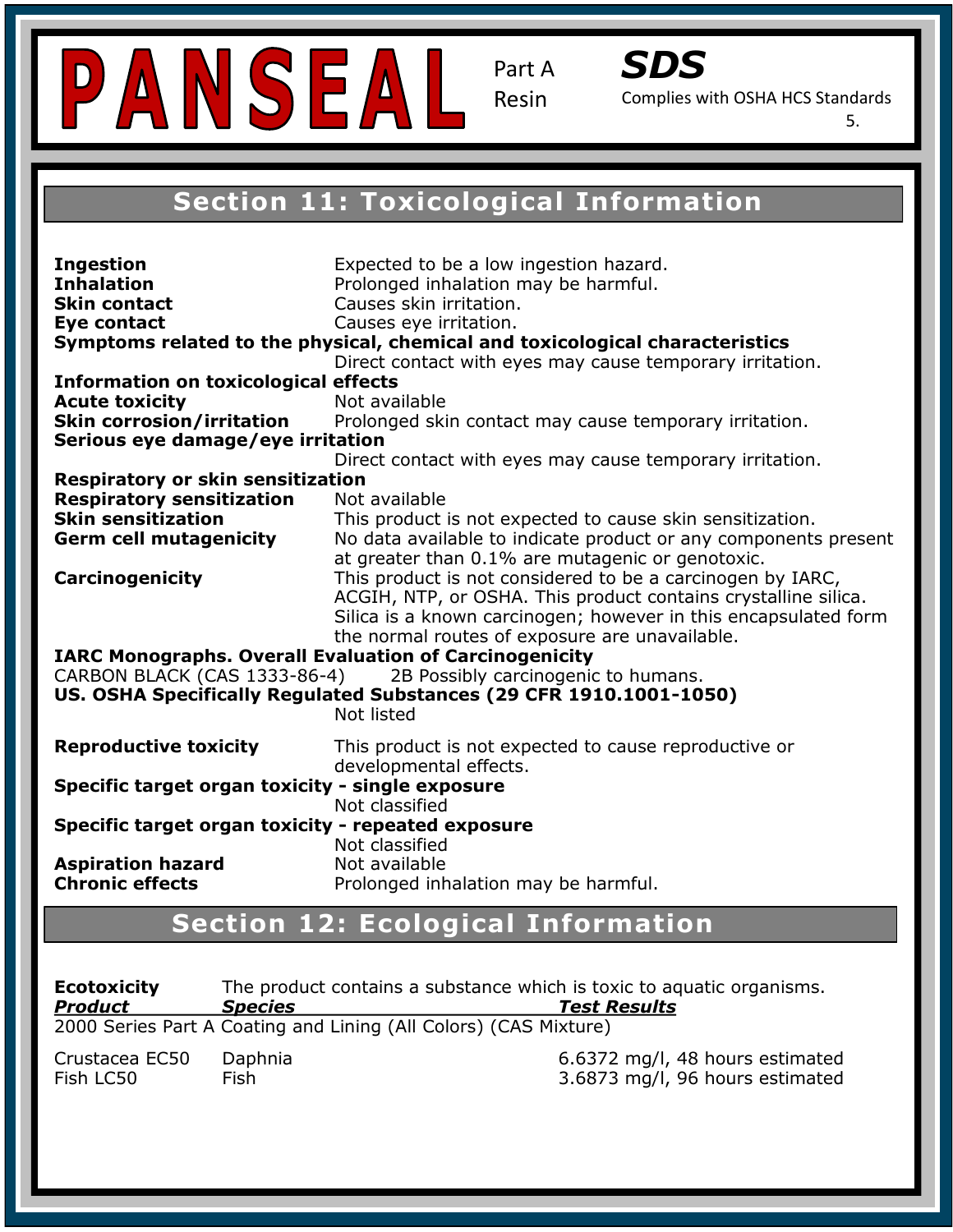



Complies with OSHA HCS Standards

6.

#### **Safety Data Sheet (Complies with OSHA HCS Components Species Test Results**

**Section 1: Identification** Fish LC50 Salmo gairdneri (new name Oncorhynchus mykiss) 1.5 mg/l, 96 hours BISPHENOL A-(EPICHLORHYDRIN) EPOXY RESIN (CAS 25068-38-6) Crustacea EC50 Daphnia magna 2.7 mg/l, 48 hours PHENOL-FORMALDEHYDE POLYMER GLYCIDYL ETHER (CAS 28064-14-4)

#### *Acute*

Fish LC50 Fish

 $1 - 10$  mg/l

**Profit Lesso**<br>\* Estimates for product may be based on additional component data not shown

Persistence and degradability **Bioaccumulative potential Mo data available. Mobility in soil and temperature resistant, UV stabilized, under the induced stabilized, under the induced stabilized, under the induced, under the induced, under the induced stabilized of the induced stabilized of the in** Other adverse effects

No data is available on the degradability of this product.

No other adverse environmental effects (e.g. ozone depletion, photochemical ozone creation potential, endocrine disruption, global warming potential) are expected from this component.

#### **Hazard Classification: Skin Irritant- Category 2 Section 13: Disposal Considerations**

#### **Facture May cause an allegies and allergic skin reactions in the cause of the cause of the cause of the cause of the cause of the cause of the cause of the cause of the cause of the cause of the cause of the cause of the**

**Pictogram:** RCRA waste under 40 CFR 261. When this product as supplied is to be discarded as waste, it does not meet the definition of a

#### **Local disposal regulations**

Dispose in accordance with all applicable regulations.

#### **Hazardous waste code**

**Precaution Statements: If the education of the education of the product container or label and . If it is needed, handled, have product container or label at hand.** The waste code should be assigned in discussion between the user, the producer and the waste

#### Waste from residues / unused products

Dispose of in accordance with local regulations. Empty containers or liners may retain some product residues. This material and its container must be disposed of in a safe manner (see: P280: Wear Protective gloves/protective clothing/eye and face protection. Disposal instructions).

#### **Contaminated packaging**

**Contammated packaying**<br>Empty containers should be taken to an approved waste handling site for recycling or disposal. Since emptied containers may retain product residue, follow label warnings even after container is emptied.

# **NFPA Ration 14: Transportation Information**

**DOT** Not regulated as dangerous goods.

**IATA** Not regulated as dangerous goods.

**IMDG** Not regulated as dangerous goods.

**Transport in bulk according to Annex II of MARPOL 73/78 and the IBC Code** Flammability: 1 Not available

# **Section 15: Regulatory information**

**US federal regulations** The All components are on the U.S. EPA **TSCA Inventory List. TSCA Section 12(b) Export Notification (40 CFR 707, Subpt. D)**  Not regulated

**CERCLA Hazardous Substance List (40 CFR 302.4)** 

Not listed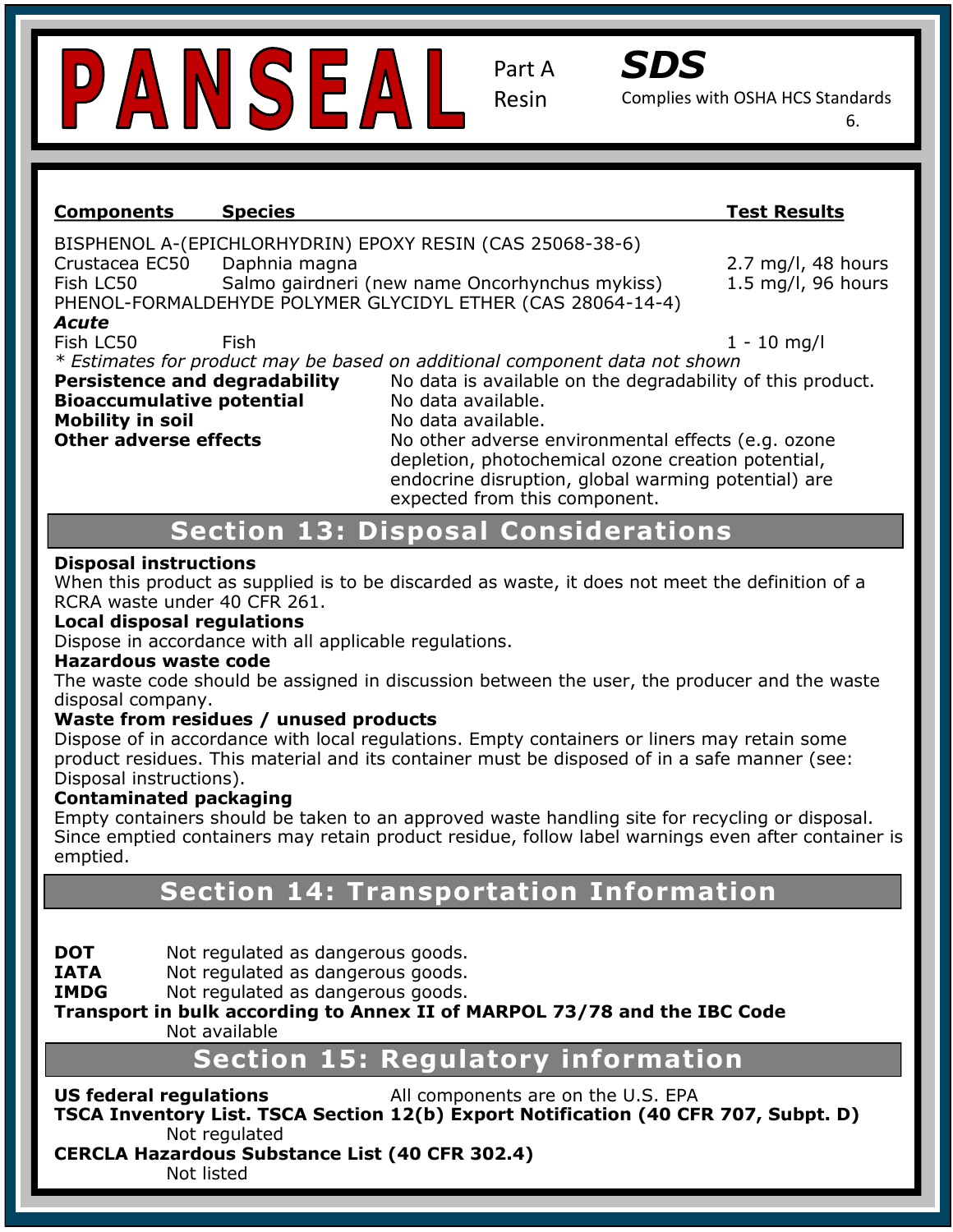| SDS<br>PANSEAL<br>Part A<br><b>Resin</b><br>Complies with OSHA HCS Standards<br>7.               |
|--------------------------------------------------------------------------------------------------|
|                                                                                                  |
| US. OSHA Specifically Regulated Substances (29 CFR 1910.1001-1050)                               |
| Not listed                                                                                       |
| <b>Superfund Amendments and Reauthorization Act of 1986 (SARA)</b>                               |
| <b>Hazard categories</b><br>Immediate Hazard - Yes                                               |
| Delayed Hazard - No                                                                              |
| Fire Hazard - No                                                                                 |
| Pressure Hazard - No                                                                             |
| Reactivity Hazard - No                                                                           |
| <b>SARA 302 Extremely hazardous substance</b>                                                    |
| Not listed                                                                                       |
| <b>SARA 311/312 Hazardous chemical</b>                                                           |
| Yes                                                                                              |
| <b>SARA 313 (TRI reporting)</b>                                                                  |
| Not regulated                                                                                    |
| <b>Other federal regulations</b>                                                                 |
| Clean Air Act (CAA) Section 112 Hazardous Air Pollutants (HAPs) List                             |
| Not regulated                                                                                    |
| Clean Air Act (CAA) Section 112(r) Accidental Release Prevention (40 CFR 68.130)                 |
| Not regulated                                                                                    |
| <b>Safe Drinking Water Act (SDWA)</b>                                                            |
| Not regulated                                                                                    |
| <b>US state regulations</b>                                                                      |
| <b>US. Massachusetts RTK - Substance List</b>                                                    |
| CARBON BLACK (CAS 1333-86-4)                                                                     |
| US. New Jersey Worker and Community Right-to-Know Act                                            |
| Not regulated                                                                                    |
| US. Pennsylvania RTK - Hazardous Substances                                                      |
| Not regulated                                                                                    |
| <b>US. Rhode Island RTK</b>                                                                      |
| Not regulated                                                                                    |
| <b>US. California Proposition 65</b>                                                             |
| California Safe Drinking Water and Toxic Enforcement Act of 1986 (Proposition 65): This material |
| is not known to contain any chemicals currently listed as carcinogens or reproductive toxins.    |
| US - California Proposition 65 - CRT: Listed date/Carcinogenic substance                         |
| CARBON BLACK (CAS 1333-86-4)<br>Listed: February 21, 2003<br><b>International Inventories</b>    |
| Country(s) or region/Inventory name<br>On inventory (yes/no)*                                    |
| Australian Inventory of Chemical Substances (AICS)<br>Australia<br>Yes                           |
| Canada<br>Domestic Substances List (DSL)<br>Yes                                                  |
| Non-Domestic Substances List (NDSL)<br>Canada<br>No                                              |
| Inventory of Existing Chemical Substances in China (IECSC)<br>China<br>No                        |
| European Inventory of Existing Commercial Chemical Substances<br>Yes<br>Europe                   |
| European List of Notified Chemical Substances (ELINCS)<br>No<br>Europe                           |
| Inventory of Existing and New Chemical Substances (ENCS)<br>No<br>Japan                          |
| Existing Chemicals List (ECL)<br>Korea<br>No                                                     |
| New Zealand<br>New Zealand Inventory<br>No                                                       |
| Philippine Inventory of Chemicals and Chemical Substances<br>No<br>Philippines                   |
| United States & Puerto Rico Toxic Substances Control Act (TSCA) Inventory<br>Yes                 |
| *A "Yes" indicates that all components of this product comply with the inventory requirements    |
| administered by the governing country(s) A "No" indicates that one or more components of the     |
|                                                                                                  |
| product are not listed or exempt from listing on the inventory administered by the governing     |

ī